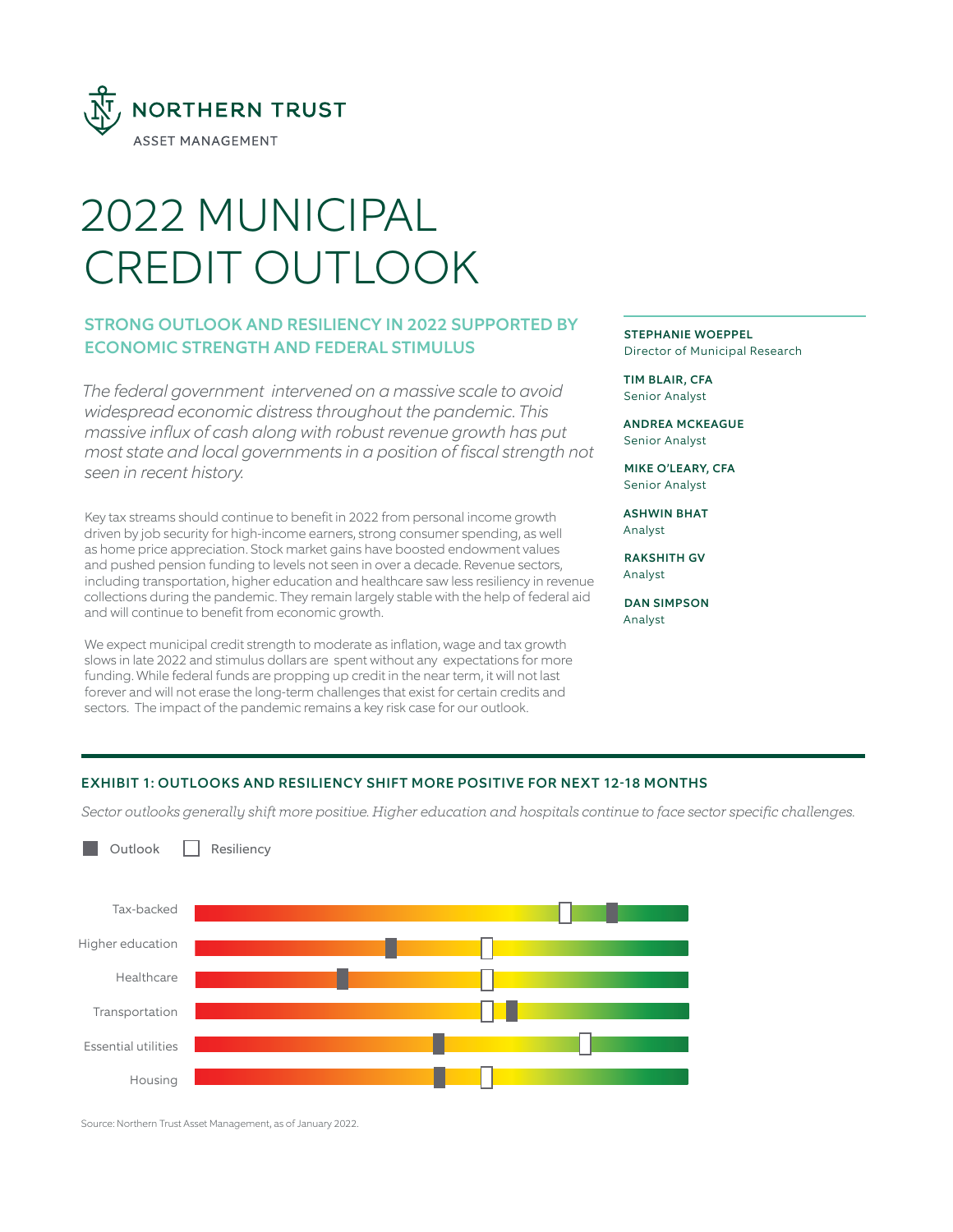# TAX-BACKED (STATE AND LOCAL GOVERNMENTS & SCHOOL DISTRICTS)

# **Outlook**

The strong outlook is tied to projected strength in three key tax streams and receipt of second tranche of federal funds (ARPA) in May 2022.

- Income tax collections will be supported by rising wages, corporate profits and strong stock market returns (2021 returns reflected in April 2022 collections). School districts will benefit from the strength of state budgets.
- The growth in sales taxes supported by wage growth, return to work, increase in travel and continued economic reopening.
- Local government entities benefit from property tax associated with realized home price appreciation. A subset of downtown-based property taxes are likely to recover more slowly due to extended work from home.
- Tourism-based taxes will continue their recovery at a slower pace.

# Resiliency

All-time high reserves support very strong resiliency moving into 2022. For 2023 and beyond, resiliency will likely wane, with the loss of federal cash infusions and less exceptional stock market returns to support elevated spending.

#### High yield

Government stimulus and reserve funds have provided support for project or tourism based high yield names, allowing for pandemic recovery. Chronically stressed issuers got band-aid, but no cure for long-term challenges associated with demographic changes, pension burdens, and inadequate spending controls.

# Three key tax streams drive our strong tax-backed projections for 2022: income, sales and property.

# EXHIBIT 2: STATE AND LOCAL TAX REVENUE GROWTH YEAR-OVER-YEAR CHANGE (%)

*Economic reopening and inflation pressure will likely drive wage and sales tax growth through 2022.*

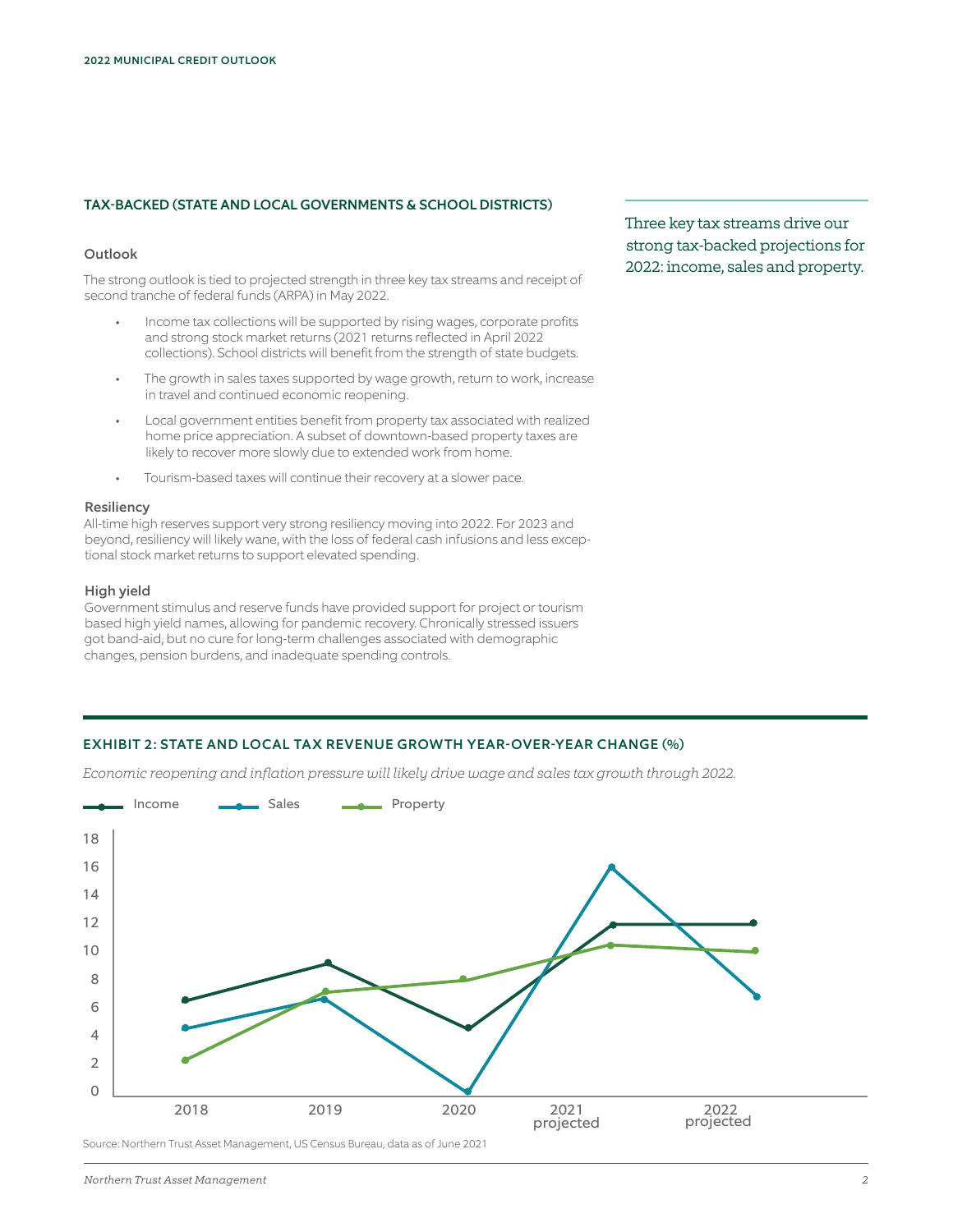# HIGHER EDUCATION

The unprecedented levels of federal aid, strong market returns and a return to campuses bolster an improved, but still challenged outlook for the higher education sector in 2022.

- Significant federal COVID-19 relief funding (\$76.2 billion in total) supports stability, covering revenue losses and pandemic-related expenses through fiscal 2023.
- Return to campus will support improvement in auxiliary revenues.
- Strong revenue performance at state level will provide near-term stability in state aid for public universities.
- Record endowment returns will support increased spending.
- Demographic challenges will continue to pressure the sector over the medium to long-term.

#### **Resiliency**

Short-term sector resiliency is supported by federal aid, good budget management during the coronavirus pandemic. Strong market returns have bolstered balance sheets. Demographic shifts and notion of price/value remain longer-term hurdles.

#### High yield

Lower credit quality bonds face significant enrollment and pricing power pressure resulting in credit deterioration for many. Increased rate of closures expected in the medium term. Security selection is key.

# EXHIBIT 3: ENROLLMENT CHANGE BY INSTITUTIONAL TYPE (%)

*Initial fall 2021 enrollment counts show enrollment has yet to recover to pre-pandemic levels, particularly at community colleges.* 





Sources: National Student Clearinghouse Research Center, data as of October 2021

Aided by return to campus, higher education will see shortterm improvement - though shifting demographics still mean challenges in the long run.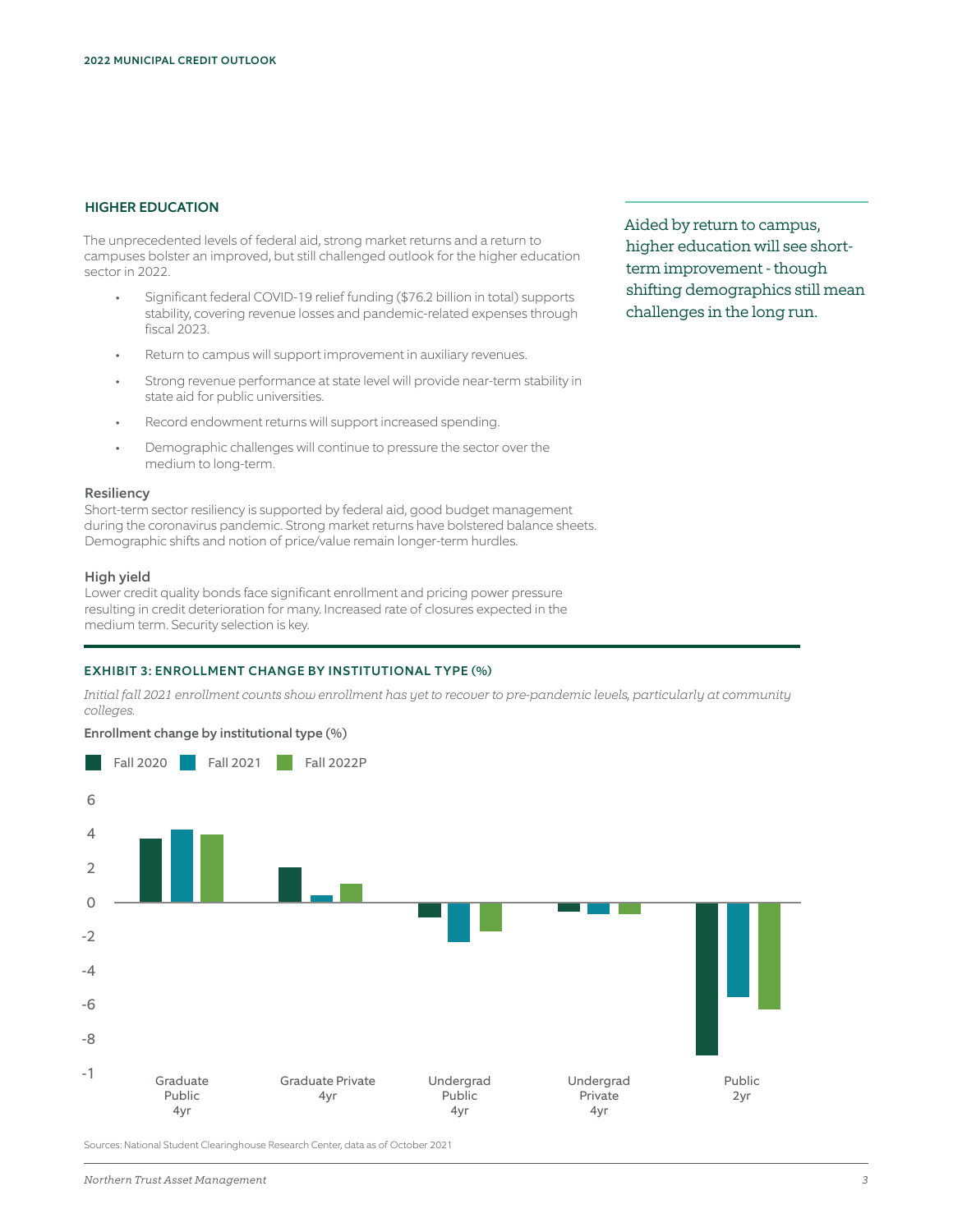# **HEALTHCARE**

Margins expected to be lower in 2022 as federal stimulus wanes and expenses continue to rise.

- Revenue likely to be squeezed as volumes remain challenged (seasonal COVID spikes disrupt higher-margin procedures) and the payor mix continues to shift towards lower-reimbursing governmental payors.
- Higher labor costs, which make up 50% to-60% of expenses, will pressure operations. Staffing pressures that were in place pre-COVID will be exacerbated, leading to burnout, higher turnover, wage inflation and an increase in overtime and temporary labor.
- Liquidity likely to come down from all-time highs as hospitals pay back Medicare advanced payments that temporarily boosted balance sheets.

#### Resiliency

Hospitals have demonstrated their resilience through COVID and should continue to adjust to uncertainties. Margins are pressured while improved liquidity provides a cushion.

#### High yield

The senior living sector will be stressed as occupancy is still recovering and adjusting to COVID. The sector also struggles with similar staffing issues as hospitals.

The sector's anticipated challenges stem from dwindling stimulus effects, staffing squeezes and seasonal COVID spikes.

# EXHIBIT 4: MARGIN PRESSURE ON THE HORIZON IN 2022

*Margins were boosted by stimulus and recovering volumes in 2021. Expected decline in 2022 as stimulus dries up and cost pressures mount.*

# Hospital Operating Margin (%)



Sources: Northern Trust Asset Management, Merritt Research Services, data as of November 2021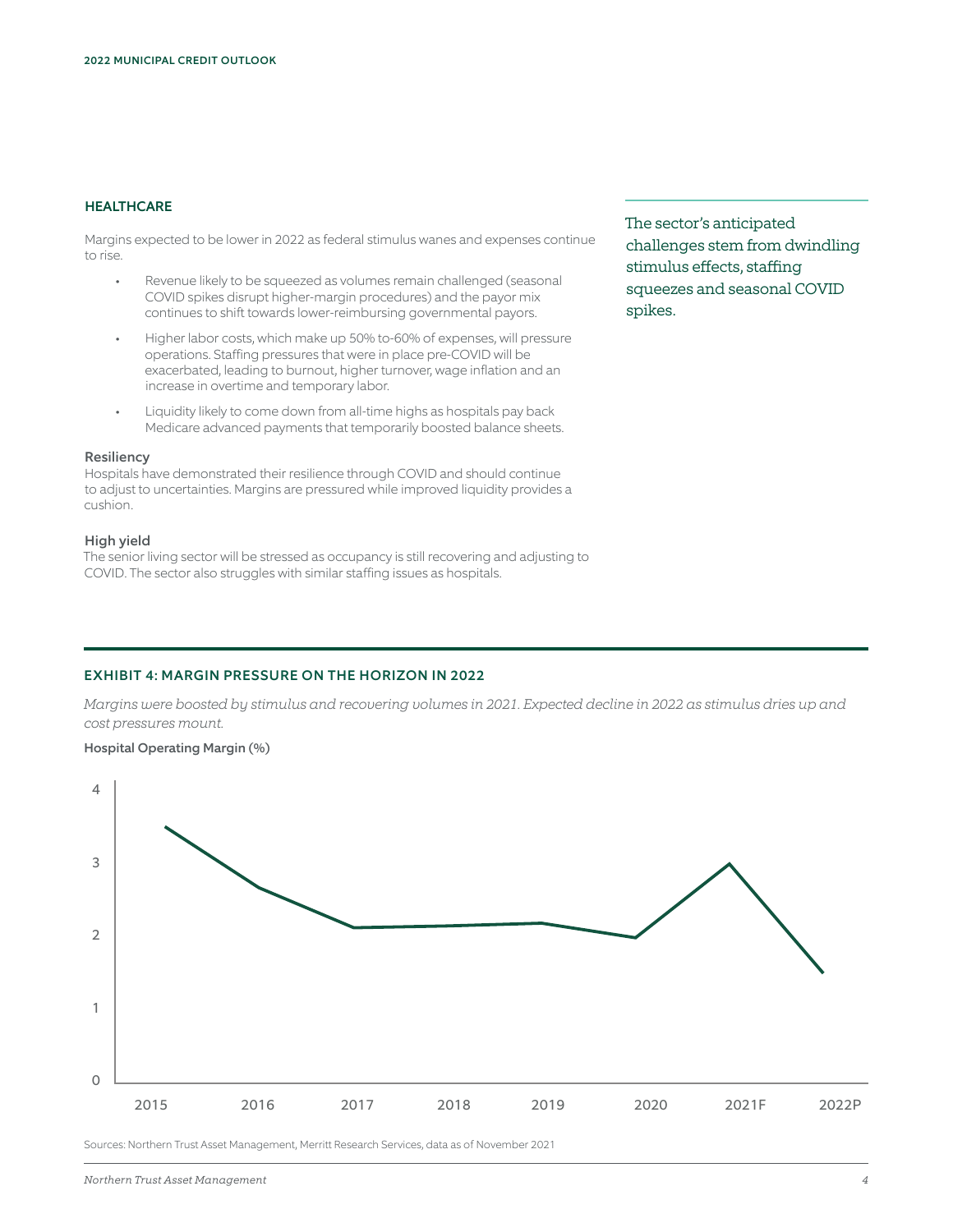# **TRANSPORTATION**

Airport and toll road revenues rebounded in 2021. Recovery should continue in 2022, but growth will likely taper. Mass transit fare revenues should be bolstered by return to work progression, but remain below peak volume. Infrastructure legislation provides additional support.

- Airports continue to benefit from unexpended federal funds (ARPA) and a slow, but steady recovery in business and international travel.
- Continued growth in return to work will boost toll road transaction volume. Higher revenue from increased toll rates, many of which are indexed to inflation, will provide further support.
- Liquidity for both toll roads and airports should remain strong, as many quickly cut operating and capital costs in response to the COVID-19 pandemic.

#### Resiliency

Both airports and toll roads remain resilient, supported by essentiality, healthy liquidity and federal stimulus. Continued traffic and enplanement recoveries, although at a slower pace, will help maintain positive momentum in the sectors.

As the workforce prepares for a mass return to office, transportation should continue to rebound and move closer to pre-pandemic levels.

# EXHIBIT 5: VEHICLE AND AIR MILES

*Both air and toll road travel declined significantly in 2020, but have recovered from the lows and are approaching pre-pandemic levels.*



Sources: Northern Trust Asset Management, Federal Highway Administration, Department of Transportation, vehicle miles are seasonally adjusted, vehicle data as of August 2021 and airline data as of July 2021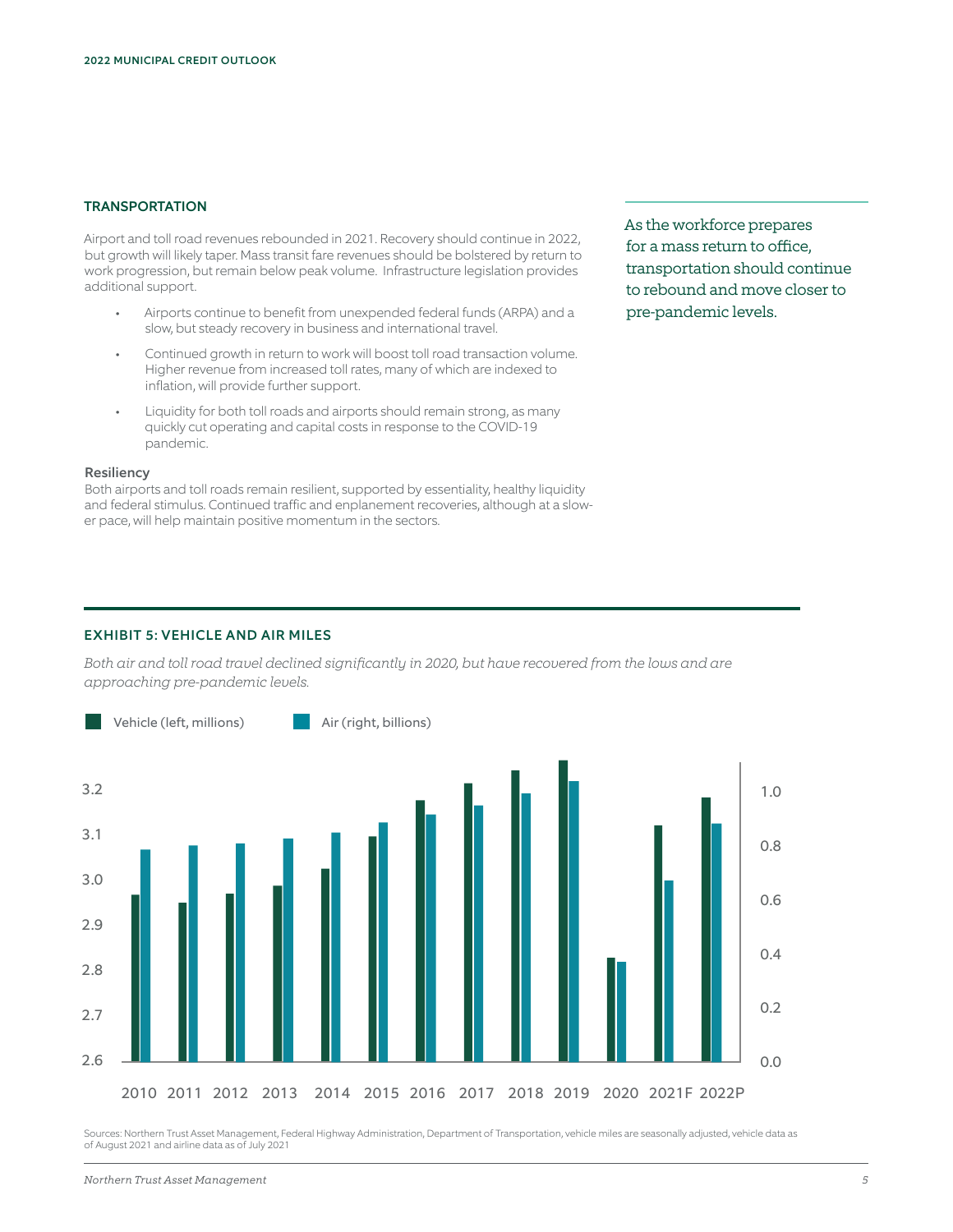# ESSENTIAL UTILITIES (WATER/SEWER & POWER)

Public utilities are well positioned in 2022 due to healthy liquidity and strong federal infrastructure spending

- Debt service coverage and liquidity to remain healthy despite pandemic pressures.
- Automatic fuel cost adjustments will insulate many electricity providers from volatility in generation resource (i.e. natural gas) prices.
- Renewed federal focus on climate change, along with recently passed infrastructure legislation including funds for renewable sources and grid resiliency will likely increase the already rapid pace of shifting away from coal to greener electric generating sources such as solar and wind.

#### **Resiliency**

Utilities demonstrated their resilience through COVID. They are supported by their often monopolistic status with very high barriers to entry, inelastic demand, strong liquidity, healthy coverage and independent rate setting authority.

#### High yield

Growing investment in alternative power and new recycling technologies represent small, but increasing share of high yield issuance.

# **HOUSING**

Increasing home prices, the improving job market, and declining share of mortgages in forbearance will improve loan performance and provide stability to the sector. High demand for affordable housing benefits Housing Finance Agencies, but lack of supply will continue to limit loan origination.

- The low interest environment is driving an increase in loan origination (but limited supply) while also squeezing margins due to low investment income. Margins have been impacted by an uptick in delinquencies and foreclosures, but the rebound in the economy and job market will likely be supportive.
- Asset-to-debt ratios are currently solid, but are expected to modestly decline due to reduced interest income, limited loan origination and debt being refinanced by commercial banks. Federal loan modifications on delinquent borrowers will likely reduce mortgage revenue, but agencies have adequate resources to absorb the losses.

#### **Resiliency**

Most HFAs have continued to strengthen their portfolios by adding MBS and government insurance, which can withstand potential loan losses in the near term. Strong liquidity and overcollateralization supports resiliency.

# High yield

Low interest rates continue to drive housing demand and growth of development projects across the nation. Key risk is slowdown in demand due to inflated construction costs and home prices. Retail, office and commercial development districts remain stressed, as occupancy is still recovering and adjusting to pandemic changes.

Utilities are poised to perform well in 2022, bolstered by liquidity and federal focus on infrastructure.

An improved job market and increasing home prices means the housing sector will likely see increased stability from improved loan performance despite a low interest environment.